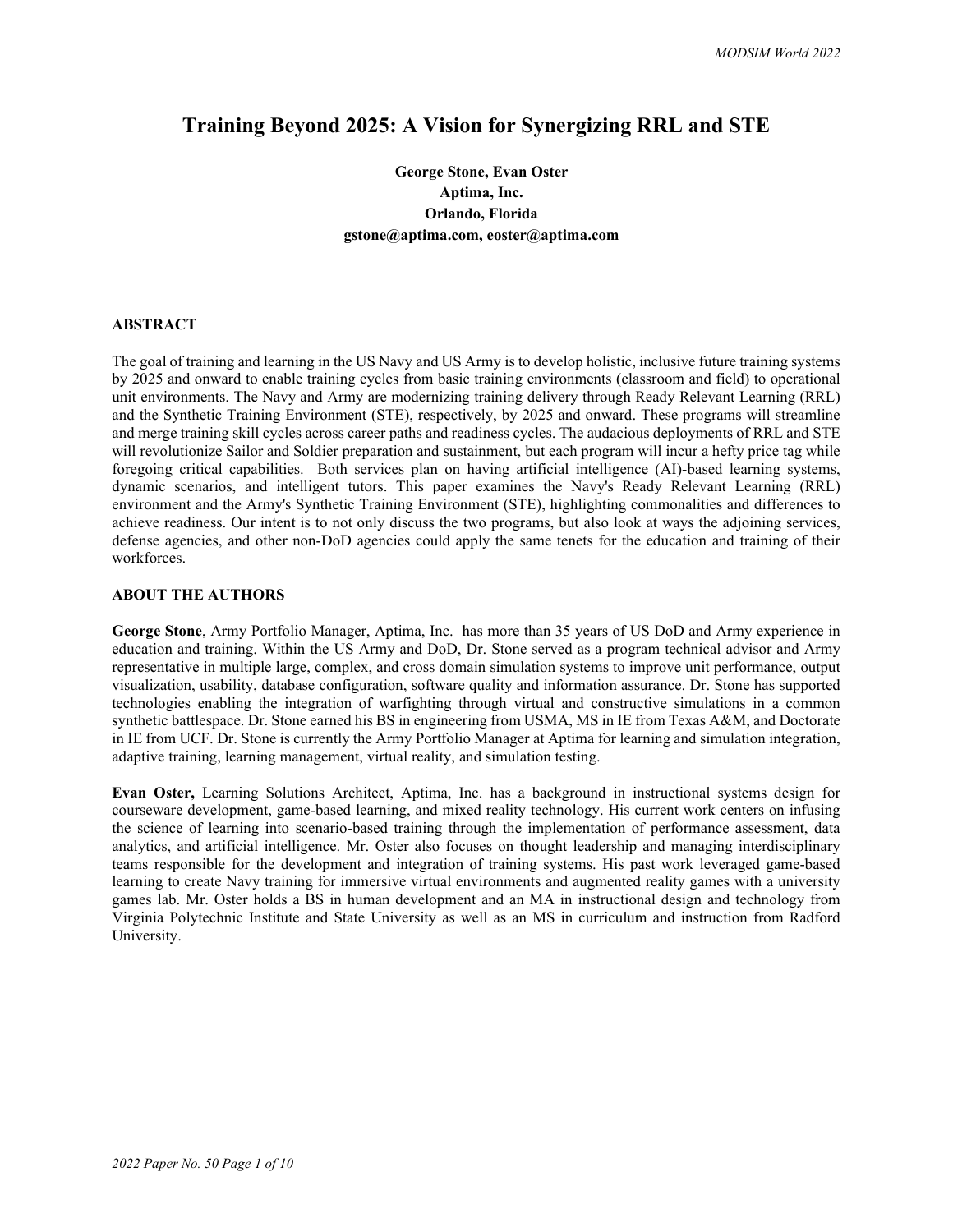# **Training Beyond 2025: A Vision for Synergizing RRL and STE George Stone, Evan Oster Aptima, Inc. Orlando, Florida gstone@aptima.com, eoster@aptima.com**

# **INTRODUCTION**

Modeling and simulation (M&S) have been key components of service training systems since the 1990s. Starting in the 1980s, the military started to use the value of M&S by using simulations and simulators for training. Continuing



**Figure 1. Army marksmanship simulator. Such systems can train specific tasks but not the whole, highly physical skillset required for infantry combat, which is why the Pentagon is developing more immersive "augmented reality" techniques.**

into this decade, the positive trend has enabled readiness for our military personnel and leadership in our defense posture and security on a global scale. To defeat near-peer threats, training with M&S empowers the development and evaluation for implementing new mission tactics, techniques, and procedures within the context of the system that is our National Defense.

*Training is critical: Secretary Mattis has said infantrymen must fight '*25 bloodless battles*' before they first see combat. Traditional training methods will never adequately prepare a close combat soldier for the horrific shock of the first time under fire. Thus, a first priority of the Task Force is to develop small unit simulations that replicate the shock, uncertainty, chaos, and fear of the close fight. The team is well along in creating virtual environments enhanced by augmented reality technologies, immersing infantrymen inside simulations that offer the repetition with variation, scenario after stressful scenario with new surprises each time, thus providing a truly transformational training experience.*

With respect to US sea and land power, the Navy and the Army have established and programmed two major efforts to meet the Nation's security and readiness requirements. They are modernizing training delivery through Ready Relevant Learning (RRL) and the Synthetic Training Environment (STE), respectively, by 2025 and onward. These programs will streamline and merge training skill cycles from basic training environments (classroom and field) to operational unit environments (garrison, theater). The bold deployments of RRL and STE will revolutionize Sailor and Soldier training, but each program will incur a sizable price tag while foregoing critical capabilities.

At the 2021 Interservice/Industry Training Simulation and Education Conference (I/ITSEC), Chief of Naval Operations, Admiral [Michael Gilday](https://www.navy.mil/Leadership/Biographies/BioDisplay/Article/2236098/admiral-michael-gilday/) said, "It's easy to take your eye off training, but we've made training and readiness a priority. We are funding new platforms and looking at what we should invest more in and what we should look at sundowning to invest that money somewhere else." It is not enough to have training or modeling and simulation; an integrated deployment of each of these elements is needed to provide a platform for Warfighter readiness. Simulations ensures that the sailor and soldiers remain the most important component in simulators and simulations. Jack Thorpe, a founding father of SIMNET wrote: *The dominant orientation for simulator designers should be the warfighting world outside the simulator, not inside. For those life-or-death battles in which the combatant has fully projected himself, the effort and money that goes into micro-fidelity has little return. It is the interaction of the individual and his crew with the world outside which deserves the highest attention to fidelity*.

Although RRL and STE share a common vision to produce proficient, ready, and lethal Warfighters, the execution differs with a focus on individual versus collective training. These focus areas are complementary but require different training delivery approaches and data utilization strategies. RRL focuses on skill/task performance supported by granular data linked to competency frameworks whereas STE focuses on full-scale exercise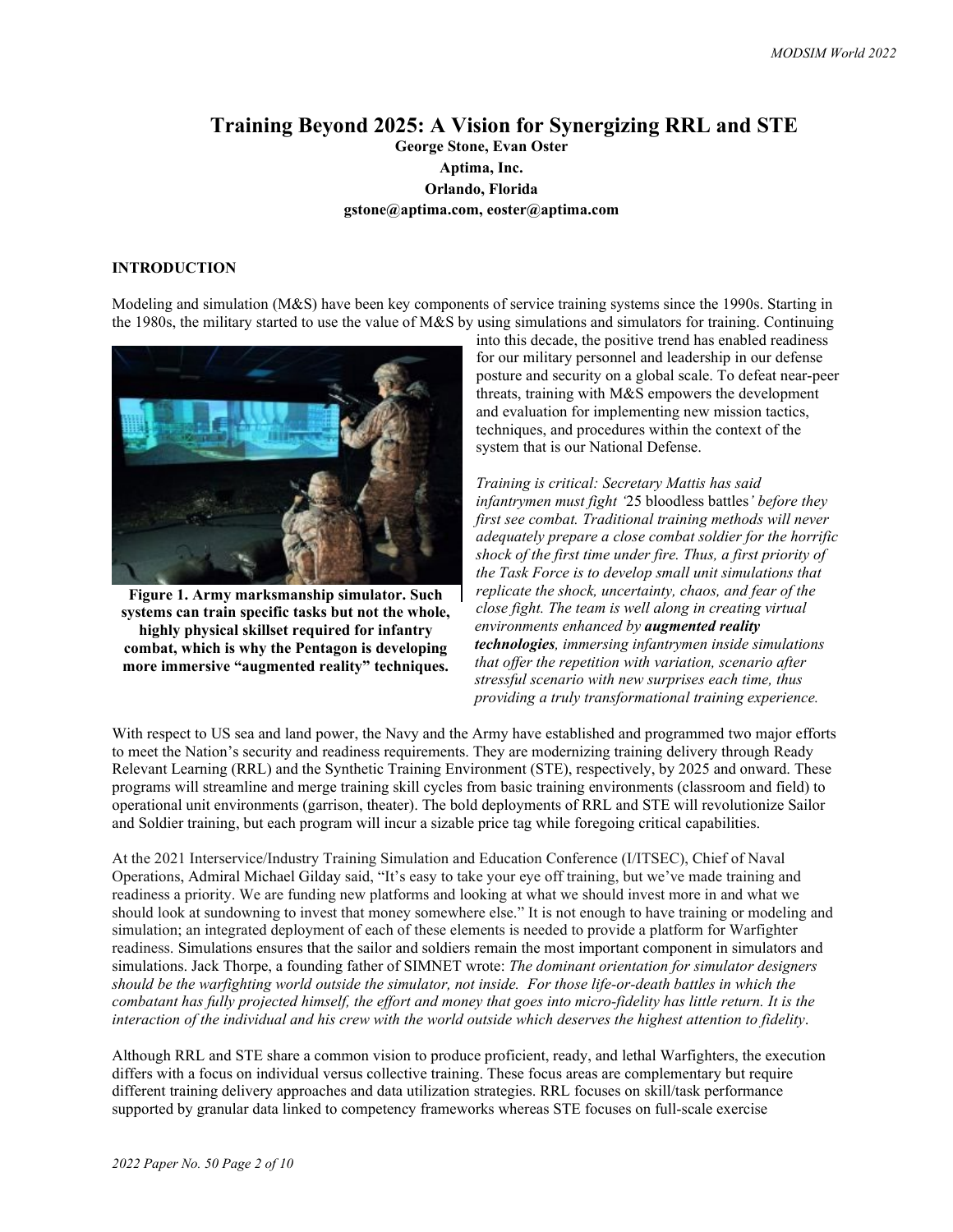performance supported by task-level data. The development of RRL and STE will require a combined total of approximately \$2.5B, but each of the two programs will lack the capabilities offered by the other: RRL will not provide collective training at scale and STE will lack personalized training. This presents an immense opportunity for each program to add these critical capabilities and cost-share the efforts. Additionally, this can be made possible by leveraging related end-user technologies and a similar modular open-system architecture.

The following sections will provide an overview of each program, a vision for RRL and STE synergy, training symbiosis and implications, and wraps up with conclusions and recommendations.

## **PROGRAM OVERVIEWS**

#### **RRL Overview**



**Figure 2. Ready Relevant Learning (RRL)**

"Ready, Relevant Learning" is one of three pillars under the Navy's Sailor 2025 program, calling for a career-long learning continuum, modern delivery at the point of need, and integrated content development. RRL encompasses software and architectural design, development, integration, testing, and operational sustainment. At its core, RRL is about creating more proficient and technically capable Sailors as they head to operational fleet units. The RRL mission is to recruit, develop, and train those who serve our nation, and it is critically important that our Navy employ the most effective and sophisticated means available to train the newest Sailors into skilled combat-ready Warfighters who are both disciplined and tough. RRL provides the mechanism to modernize our institutional training system. To accomplish this vision, the Navy has three lines of effort: (1) career-long learning continuum, (2) modern delivery at the point of need, and (3) integrated content development.

## **STE Overview**

The **STE** Overview in **Figure 3** depicts how the Army will train and maintain readiness and skill proficiency at individual, team, and unit levels. The Army will use STE's major components (e.g., One World Terrain, Training Simulation, Virtual Trainers, and the Training Management) to integrate live, virtual, constructive (LVC), and gaming training environments at the point of need. The STE's advanced technologies enable current and future force Warfighting functions, joint operations, multiple domains, and threat capabilities. The STE enables tough, iterative,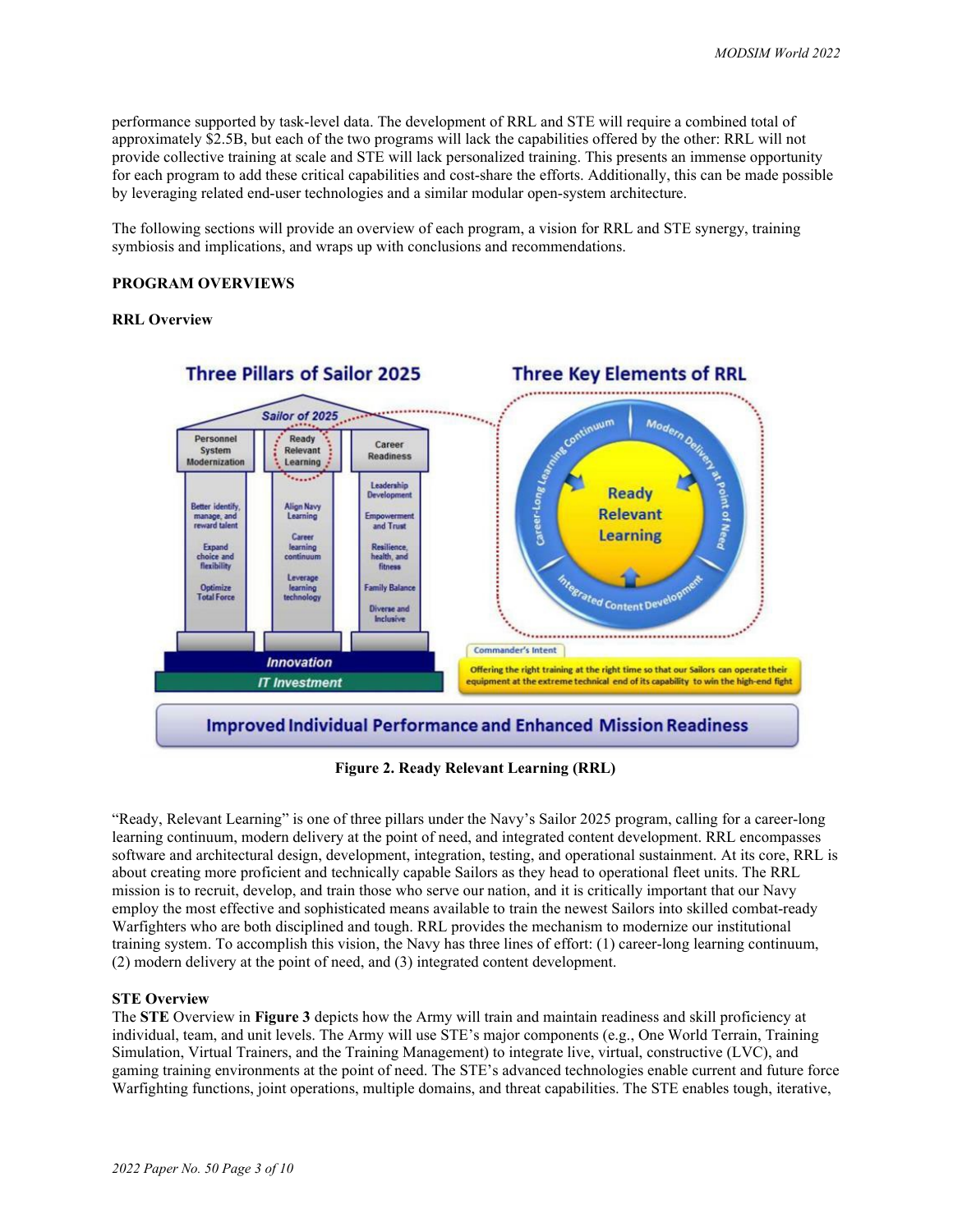dynamic, and realistic multi-echelon/combined arms maneuver, mission rehearsal, and mission command collective training in support of multi-domain operations. The STE will provide units the repetitions necessary to accelerate proficiency in individual-through-unit skill and collective task levels resulting in achieving and sustaining soldier readiness for units which are rated the highest C rating for training, C-1. For individual and team, they are rated as Trained, Partially Trained, and Untrained. The STE provides complex Operational Environment (OE)



**Figure 3. Synthetic Training Environment (STE) Overview**

representations anytime and anywhere in the world. The STE will deliver collective training, accessible at the point of need in the operational, self-development, and institutional training domains.

## **Similarities and Differences between RRL and STE**

The similarities between RRL and STE are the access to training occurring on demand at the point of need. The point of need for the training occurs when their current readiness does not align with their immediate task or mission. RRL and STE will accelerate the learning of every Sailor and Soldier by providing training at the point of need while accounting for curriculum updates in support of changing Warfighting requirements. Both programs will enable warfighters to train for their mission as an individual and with their teams in complex environments. STE and RRL support a mixture of LVC training modalities. All training will be available in locations that balance delivery logistics with training effectiveness (home station, combat training centers, armories, institutions, shipboard, deployed, etc.). The success of both programs provides a more capable and lethal warfighter who will achieve optimal performance to win the fight. Finally, the objectives for both STE and RRL are to transform outdated training content and archaic methodologies into a modernized, on-demand, responsive learning system the next-generation of personalized and holistic collective training capabilities.

Differences worth noting are that RRL is primarily individual centered with aspirations to support teams through the unit/ship level. On the other hand, while STE includes individual weapons training, more of the focus is on the team and unit levels (e.g., crew, squad, company, battalion). STE includes standardized APIs for terrain data and assessments of performance and evaluation of learning, while RRL focuses on the learning architecture for content and performance assessment results. **Table 1** provides a summary of information on the differences and similarities between RRL, and STE. Differences will be notated in the first two rows (RRL; STE), while similarities will be notated in the third row (both RRL and STE).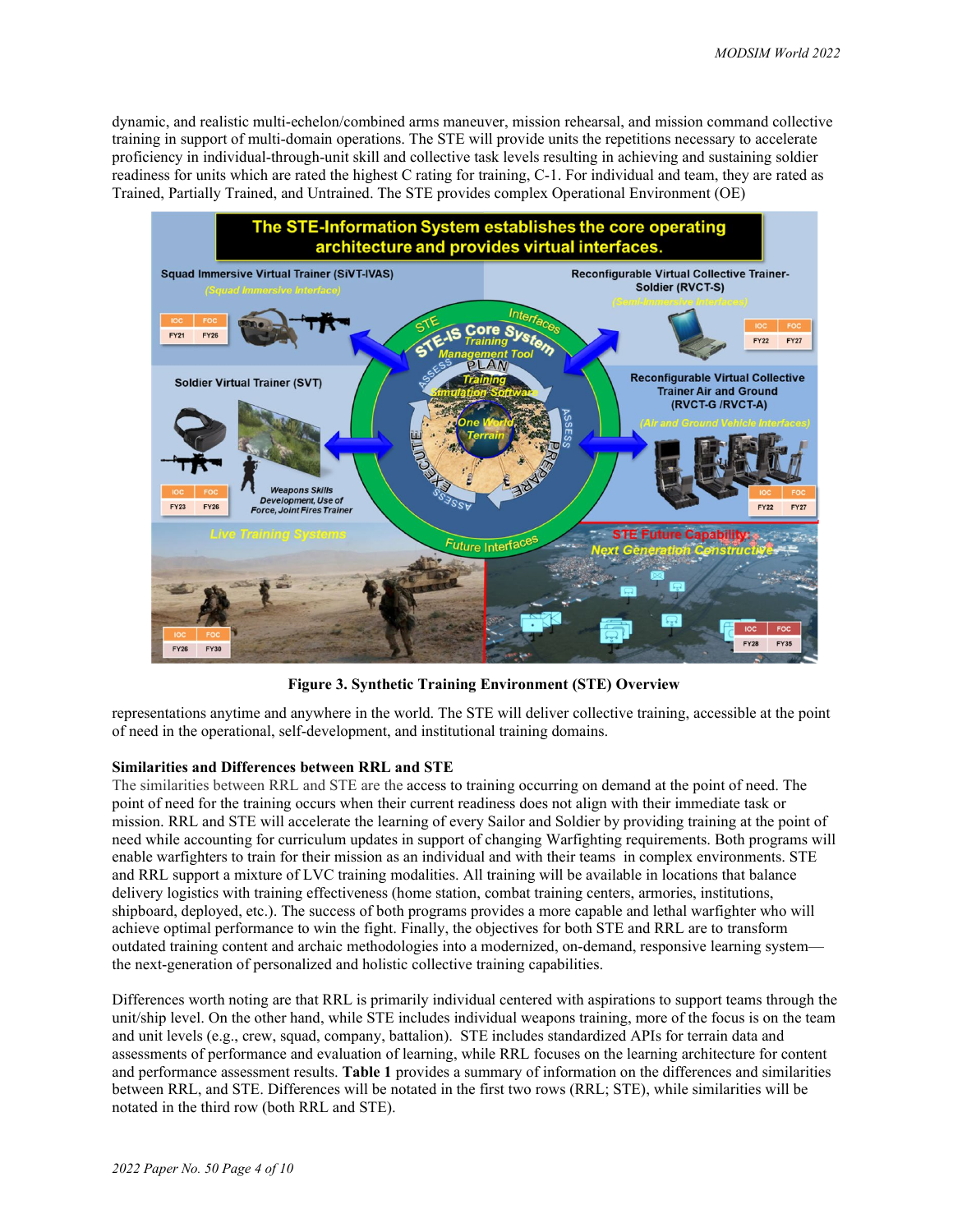| Program                    | <b>End-User</b>                                                                                                               | <b>Media Strategy</b>                                                                                                                                                                                                              | <b>Delivery</b>                                                                                                                                                                                     | Data and                                                                                                                                                                        | <b>System</b>                                                                                                                                               |
|----------------------------|-------------------------------------------------------------------------------------------------------------------------------|------------------------------------------------------------------------------------------------------------------------------------------------------------------------------------------------------------------------------------|-----------------------------------------------------------------------------------------------------------------------------------------------------------------------------------------------------|---------------------------------------------------------------------------------------------------------------------------------------------------------------------------------|-------------------------------------------------------------------------------------------------------------------------------------------------------------|
|                            | <b>Technology</b>                                                                                                             |                                                                                                                                                                                                                                    | <b>Method</b>                                                                                                                                                                                       | <b>Assessment</b>                                                                                                                                                               | Architecture                                                                                                                                                |
| <b>RRL</b>                 |                                                                                                                               |                                                                                                                                                                                                                                    | Instructor<br>Facilitated<br>Interactive<br>Training (IFIT),<br>Self-Directed<br>Interactive<br>Training (SDIT),<br>Structured On-<br>the-Job Training<br>$(SOJT)$ ,<br>Performance<br>Support (PS) | A Learning<br>Assessment System<br>(LAS) delivers<br>assessments and<br>surveys. A Learner<br>Record and Learner<br>Profile maintains<br>updated assertions of<br>competencies. |                                                                                                                                                             |
| <b>STE</b>                 |                                                                                                                               |                                                                                                                                                                                                                                    | Mission<br>Rehearsal/<br>Exercise for<br>Individual,<br>Crew, Team, and<br>Unit                                                                                                                     |                                                                                                                                                                                 |                                                                                                                                                             |
| <b>Both RRL</b><br>and STE | Computer,<br>Tablet, Mobile<br>device, Head<br>Mounted<br>Display,<br>Reconfigurable<br>Virtual Trainer,<br>Paper<br>Document | Actual<br>Equipment, Part-<br>Task Trainer,<br>Augmented<br>Reality, Virtual<br>Reality, Mixed<br>Reality,<br>Interactive<br>Multimedia<br>Instruction,<br>Animation/<br>Video,<br>Immersive<br>Virtual<br>Environment,<br>Job Aid |                                                                                                                                                                                                     | Management System<br>(LMS) hosts,<br>delivers, tracks, and<br>reports online<br>learning. A Learner<br>Record Store (LRS)<br>holds and shares<br>xAPI student data.             | Distributed<br>training using<br>modular open<br>system<br>architecture<br>that follows<br>guidance from<br>the Total<br>Learning<br>Architecture<br>(TLA). |

**Table 1. Differences and Similarities Between RRL and STE**

## *A VISION FOR RRL AND STE SYNERGY*

#### **Aligned Goals and Hypothetical Scenarios**

STE and RRL capabilities can enhance each program's goals and objectives and reduce costs by reusing each program's technology investments and lessons learned. For instance, on the Navy RRL program, innovative content conversion processes and learning technology stacks are utilized to deliver classroom, immersive, and ship-board training. This enables the Navy to assess and monitor Sailor performance on tasks down to the individual knowledge and skill level. With this information, training can be tailored to Sailors in the way that best supports their needs. These processes and technologies complement the mission rehearsal and exercise capabilities of STE. Functionally, this could support Soldier development by leveraging data from the STE environment.

Imagine a hypothetical scenario where a Soldier participates in a mission rehearsal exercise and during one of their tasks and they underperform in Battle Drills (BD) 9 React to Indirect Fire, BD 11 React to an IED, and BD 4 React to Ambush. Through similar RRL-derived capabilities, the Soldier can receive this specific feedback, review training content on reacting to indirect fire, IEDs and ambushes, practice scenario vignettes on these tasks, and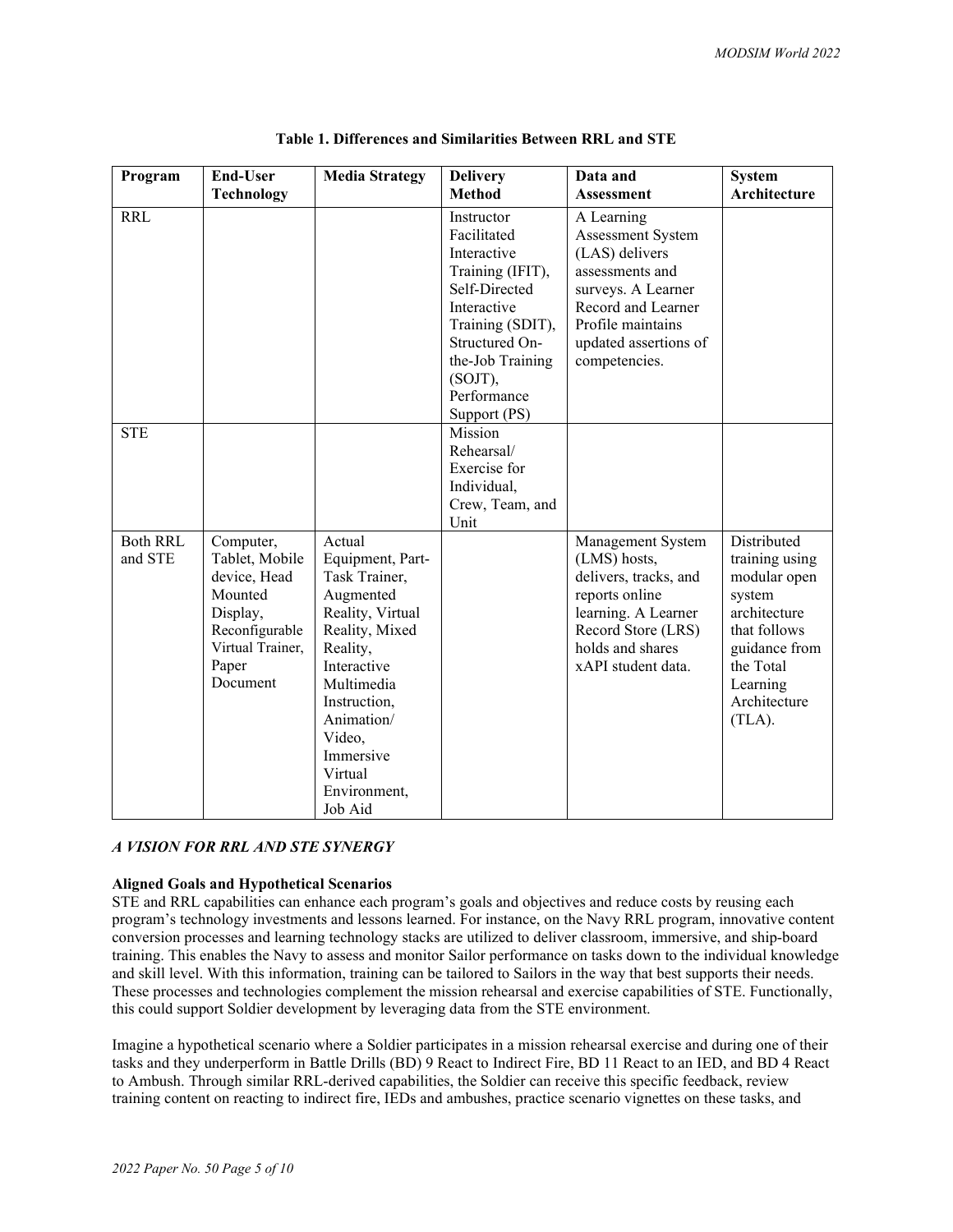replay exercising on these Battle Drills in a situational training exercise (STX). As the Soldier completes these Battle Drill tasks, their performance is monitored until they have closed their skill training gaps. Then, in subsequent mission rehearsals, their growth will be evaluated to ensure it is sustained. Now, in this hypothetical scenario the impact for one Soldier may be slight, but if this is applied to hundreds of thousands of Soldiers, the impact will be immense and undeniable.

Likewise, RRL could incorporate mission rehearsal exercises into their LVC training, especially their team training (e.g., watch teams). Imagine another hypothetical scenario where a group of Sailors who recently completed a series of trainings are ready to test their skills in a capstone exercise. Upon arrival they pickup immersive technology mimicking their actual equipment and a virtual environment that mirrors an operational mission. Based on their previous performance and skill levels, a scenario is selected, and the associated parameters are finely tuned to challenge them in an exercise. Once the exercise begins the Sailors' actions are tracked, data on task success is generated, and the outcomes are recorded. After the exercise, a debrief is conducted and new performance insights are fed back into the system to improve the training. When scaling this hypothetical scenario across all schoolhouses, the impact will be more proficient Sailors and a Fleet that is better prepared to fight.

#### **Notional Use Cases**

An Army and Navy collaboration would improve warfighter preparedness while avoiding "reinventing the wheel" and save time and money for each service. In the interest of thinking big and starting small, there are a few recommendations for embarking on this endeavor. To start small, launch a pilot effort for individual training with a role such as computer or network technician. This type of role will have a high probability of overlapping Army and Navy knowledge, skills, tasks, and subtasks, therefore lowering the barrier of entry for collaboration. This type of role is typically situated on the maintenance side, job criticality depends on system support, and the tasks vary in complexity providing an opportunity to scale the capability. Once the individual training has been accomplished, move on to Army squad team training event and Navy Combat Information Center (CIC) watch team exercises. These teams will also have a higher probability of overlapping Army and Navy knowledge, skills, tasks, and subtasks for training. These types of teams are typically situated on the operations side, are highly critical, and the tasks vary in complexity, providing an opportunity to scale the capability. After training at the individual and team level, STE stakeholders can shift focus to the crew and unit level.

In addition to starting with the individual and team use cases, it is also recommended the RRL and STE stakeholders focus on training at the task level as an initial common ground. Based on the respective services' training structure, the figure below represents the primary delivery methods and data focus areas for collaboration. Primarily, RRL is focused on identifying how knowledge and skills are impacted by performance on tasks and subtasks, if applicable. However, STE is primarily focused on how the events and ultimately the outcome is impacted by the performance on tasks and subtasks, if applicable. This common ground provides an opportunity for each program to support the other in mapping individual and team performance frameworks.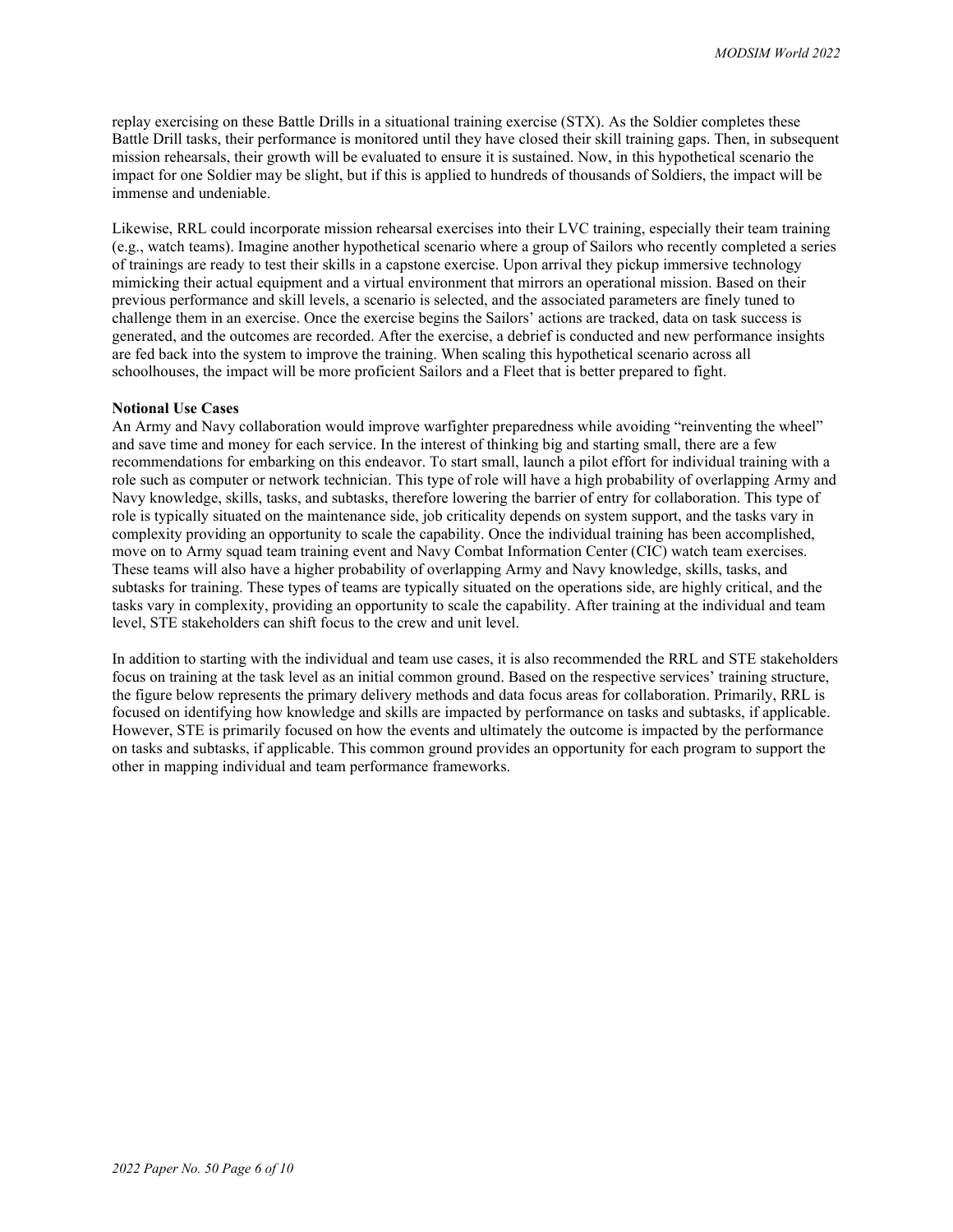

Specific examples of aligning systems are the instructor/mentor compilations of training task results and evaluations. Trends for training also could be standardized and reviewed to determine what paths for further training are applicable. The STE's Training Management Tool provides capabilities to plan, prepare, execute, and assess a holistic training solution; this suite of tools, data sources, and workflows could also be applied to RRL for the Navy to perform a training exercise in LVC environments. The RRL program should employ this strategy to ensure they connect training/learning from the classroom to the Fleet operational environment.

The Army's STE program needs to ensure linkages from operational environments back to the classroom (and vice versa); the Navy's RRL program provides a comprehensive content conversion process and learning stack (e.g., Learning Management System, Learning Assessment System, Student Information System, Collaborative Learning Environment, Learning Object Repository, Learning Record Store) to model and support learners. The STE program should employ this process and system architecture to ensure they connect mission rehearsals and exercises to the prerequisite knowledge and skills.

# **Budgetary Data**

The combined total projected funding for RRL and STE is just under \$2.5B, RRL accounting for ~\$930M and STE  $\sim$ \$1.5B. To give a sense of recent funding for both programs (FY2020 through FY2022) in the President's Budget, **Figure 5** depicts yearly funding rates. Both programs have increasing levels of funding from Fiscal Years (FY) 2020 to 2022; the Army's STE almost doubles between FY21 and FY22.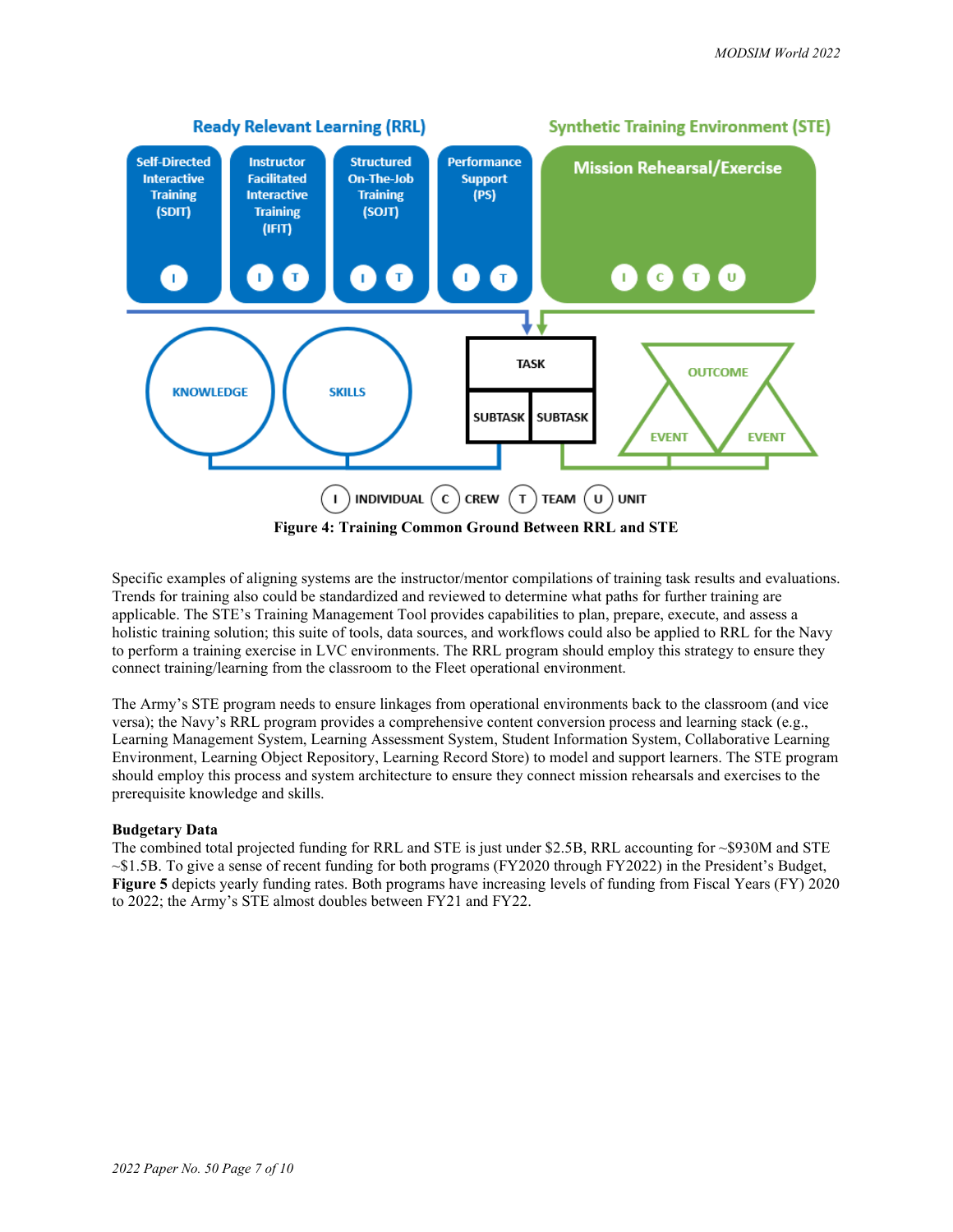

**Figure 5. Budget Comparisons of RRL and STE (FYs 2020 to 2022)**

**Table 2. Total FY20-22 Funding**

|     | <b>Total</b> | <b>Type Funds</b>    |
|-----|--------------|----------------------|
| RRL | 532.733M     | O&M.Navy             |
| STE |              | 405.645M RDT&E, Army |

The overall totals for FYs 2020 to 2022 (**Table 2**) are over 500 million dollars for RRL and 400 million dollars for STE. The interesting note here is the type of funding for each program. The Navy is using Operations and Maintenance funding, while the Army is using Research, Development, Testing, and Evaluation (RDT&E) funding. The Army's STE effort is still being developed, while RRL is being built as an operational system. The implications of this suggest that STE may first want to adopt RRL capabilities as the system should have a higher Technology Readiness Level (TRL) and RRL may want to wait for the STE capabilities to mature.

If RRL and STE pursue a synergistic collaboration, assuming a modest 15% cost savings per program, this would amount to roughly \$225M for RRL to build out an LVC mission rehearsal capability and \$140M for STE to build out a learning ecosystem. This results in a combined \$365M. While these cost savings are significant, it warrants an investigation into the Return on Investment (ROI). Namely for RRL, what are projected benefits for the Sailor and Fleet (e.g., safety, readiness, mission success) and are the mission rehearsal capabilities worth the investment? For STE, what are the projected benefits for the Soldier and the force  $(e.g.,]$  lethality, proficiency, qualification) and is a learning ecosystem worth the investment?

# **CONCLUSIONS AND RECOMMENDATIONS**

# **Conclusion**

While both RRL and STE share a common vision to produce proficient, ready, and lethal Warfighters, the execution differs with a focus on individual versus collective training. These focus areas are complimentary but require different training delivery approaches and data utilization strategies. RRL focuses on skill/task performance supported by granular data linked to competency frameworks whereas STE focuses on full-scale exercise performance supported by task-level data. RRL will not provide collective training at scale whereas STE will lack individualized training. This presents an immense opportunity for each program to add these critical capabilities and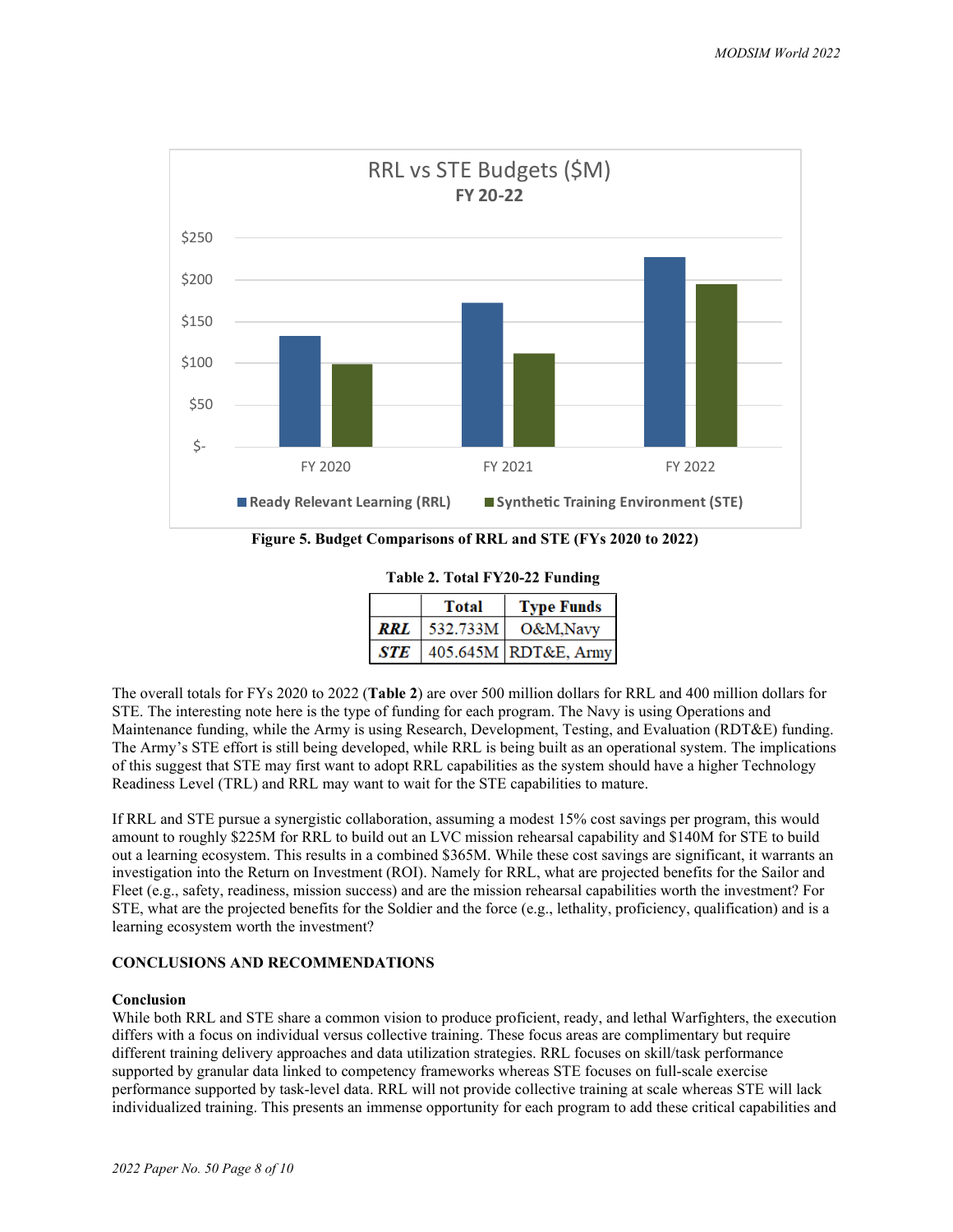cost-share the efforts. Additionally, this can be made possible by leveraging related end-user technologies and a similar modular open-system architecture.

## **Recommendations**

The authors would like to make four recommendations based on our research and review of RRL and STE:

1. By 2025 RRL and STE will have achieved success or be nearing completion. This offers an opportunity for an evaluation of the program and determination of the path forward. It is recommended the program stakeholders consider the areas outlined in this paper as a starting point to determine the impact of adding the other program's capability. Each program should conduct an evaluation to determine a projected ROI across their respective areas of interest. If the investment is determined to be worthwhile, the stakeholders should meet to discuss program synergy and the capabilities of interest.

2. Areas the Army and Navy can share or synergize on—the Army and Navy could synergize on developing a joint Army/Navy simulation system that shares data back and forth between their models. This would allow each service to understand the data from the other's simulation system and pave the way for future consolidation of simulation models. As suggested in the Introduction section, the LVC for each service could use the STE-IS Architecture and its components. An SBIR research topic could support this integration by adding this topic for advanced technology areas each service is looking at.

3. If RRL or STE stakeholders determine the other program's capabilities warrant the additional investment, several technical decisions must be made to determine *how* to move forward. It is recommended the program stakeholders consider if they will simply incorporate the other program's best practices into a new version of the capabilities, if they will integrate the respective systems to form one common system, or if they will design a hybrid approach somewhere in between. Either way, the program stakeholders should establish a tiger team and select a specific use case (e.g., network technician or Army squad/Navy CIC team training event) to start with that has overlapping qualities to support the collaboration and communication process.

4. If a successful adoption or integration of RRL and STE capabilities enhance Sailor and Soldier performance, mission readiness, and proficiency, the same process can be applied for Airmen, Marines, Troops, and Space Force Operators. It is recommended the other services investigate the benefits of pursuing a synergistic capability set while reducing overall cost. This type of capability is also applicable to police, firefighters, emergency personnel, and more. The underlying foundation to succeed in such a highly ambitious and expensive program must design, apply, and integrate the most advanced software and hardware technologies within a short timeframe.